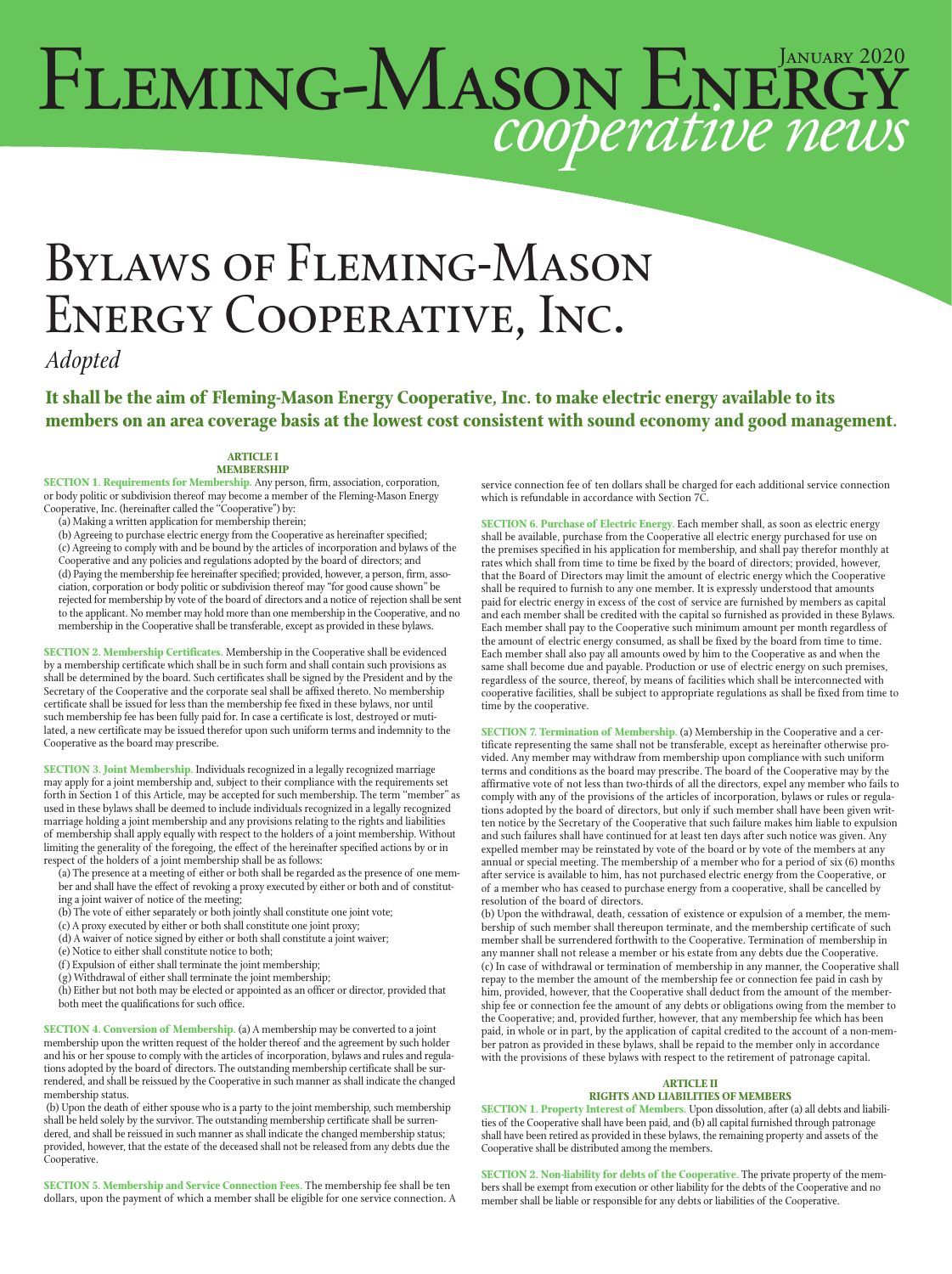#### **ARTICLE III MEETING OF MEMBERS**

**SECTION 1. Annual Meeting.** The annual meeting of the members shall be held between May 1 and July 31 of each year, the exact date being at the discretion of the Board of Directors, at such place in the County of Fleming, State of Kentucky, as shall be designated in the notice of the meeting, for the purpose of electing directors, passing upon reports for the previous fiscal year and transacting business as may come before the meeting. It shall be the responsibility of the board to make adequate plans and preparation for the annual meeting. If the day fixed for the annual meeting shall fall on a legal holiday, that meeting shall be held on the next succeeding business day. Failure to hold the annual meeting at the designated time shall not work a forfeiture or dissolution of the Cooperative.

**SECTION 2. Special meetings.** Special meetings of the members may be called by resolution of the board, or upon a written request signed by any three directors, by the President, or by ten per cent or more of all the members, and it shall thereupon be the duty of the Secretary to cause notice of such meeting to be given as hereinafter provided. Special meetings of the members may be held at any place within the County of Fleming, State of Kentucky, specified in the notice of the special meeting.

**SECTION 3. Notice of Members' meetings**. Written or printed notice stating the place, day and hour of the meeting and, in case of a special meeting or an annual meeting at which business requiring special notice is to be transacted, the purpose or purposes for which the meeting is called, shall be delivered not less than ten days nor more than twenty-five days before the date of the meeting, either personally or by mail, by or at the direction of the Secretary, or upon a default in duty by the Secretary, by the persons calling the meeting, to each member. If mailed, such notice shall be deemed to be delivered when deposited in the United States mail, addressed to the member at his address as it appears on the records of the Cooperative, with postage thereon pre-paid. The failure of any member to receive notice of an annual or special meeting of the members shall not invalidate any action which may be taken by the members at any such meeting.

**SECTION 4. Quorum.** Fifty members present in person shall constitute a quorum. If less than a quorum is present at any meeting, a majority of those present in person may adjourn the meeting from time to time without further notice. The minutes of each meeting shall contain a list of the members present in person.

**SECTION 5. Voting.** Each member shall be entitled to only one vote upon each matter submitted to a vote at a meeting of the members. All questions shall be decided by a vote of a majority of the members voting thereon in person or by proxy, except as otherwise provided by law, the articles of incorporation or these bylaws.

**SECTION 6. Proxies.** A member may vote by proxy executed in writing by the member. Such proxy shall be filed with the Secretary before or at the time of the meeting. No proxy shall be valid after sixty days from the date of its execution. No proxy shall be valid unless it shall designate the particular meeting at which it is to be voted and no proxy shall be voted at any meeting other than the one so designated or any adjournment of such meeting. A member may give his proxy only to another member or to an adult relative living in the same house with such member. No person may vote more than one proxy at any meeting provided, however, that any person may vote an unlimited number of proxies upon resolutions pertaining to a sale, mortgage, lease, or other disposition or encumbrance of property to the United States of America, or any agency or instrumentality thereof, the National Rural Utilities Cooperative Finance Corporation, and any other agency where mortgage arrangements can be accommodated and approved by the Rural Utilities Service, upon resolutions pertaining to issuance by the Cooperative to United States of America, or any agency instrumentality thereof, the National Rural Utilities Cooperative Finance Corporation, and any other agency where mortgage arrangements can be accommodated and approved by the Rural Utilities Service, of obligations in the form of bonds, notes, debentures, interim certificates, or other evidences of indebtedness, and upon resolutions pertaining to amendments of the articles of incorporation of the Cooperative.

**SECTION 7. Order of Business.** The order of business at the annual meeting of the members and, so far as possible, at all other meetings of the members, shall be essentially as follows:

1. Report on the number of members present in person in order to determine the existence of a quorum.

2. Report on the number of members represented by proxy and the names of their respective proxies.

3. Reading of the notice of the meeting and proof of the due publication or mailing thereof, or the waiver or waivers of notice of the meeting as the cases may be.

4. Reading of unapproved minutes of previous meetings of the members and the taking of necessary action thereon.

5. Presentation and consideration of reports of officers, directors, and committees.

6. Election of directors.

7. Unfinished business.

8. New business.

9. Adjournment.

#### **ARTICLE IV DIRECTORS**

**SECTION 1. General Powers.** The business and affairs of the Cooperative shall be managed by a board of seven directors which shall exercise all of the powers of the Cooperative except such as are by law, the articles of incorporation or these bylaws conferred upon or reserved to the members.

The geographical area of the Cooperative shall be divided into seven Districts based on an approximate equal number of members in each so that each of the seven directors will represent the District in which they live.

These Districts shall be known as:

**District 1 –** Bracken County, Robertson County and all of Mason County west of Kentucky Highway 11.

**District 2 –** Mason County east of Kentucky Highway 11, Lewis County west of Kentucky Highway 57 including the city limits of Tollesboro and Northern Fleming County including Mount Carmel, Foxport and Poplar Grove.

**District 3 –** Lewis County east of Kentucky Highway 57 excluding the city limits of Tollesboro.

**District 4 –** Nicholas County and western Fleming County including the City of Flemingsburg. **District 5 –** Fleming County east of Kentucky Highway 11, east of Kentucky Highway 57 up to Maddox Pike, and north of Colfax Road.

**District 6** – Bath County, Fleming County south of Colfax Road; Rowan County west of the Farmers/Sharkey exit on Interstate 64 excluding the Eagle Trace Development. **District 7 –** Rowan County east of the Farmers/Sharkey exit on Interstate 64 including the Eagle Trace Development.

The boundaries of the districts are to be recorded on a map in the headquarters office of the Cooperative which is available to all members at any time and may be changed every five years if necessary to keep the number of members in each relatively equal.

**SECTION 2. Tenure of office.** The number of the directors of Cooperative being fixed at seven (7) and the terms of office of all directors expiring on the date of the annual meeting of the members to be held in 1953. The directors shall be elected at said 1953 meeting of the members as follows:

Two (2) directors shall be elected for a term of one (1) year and two (2) directors elected for a term of two (2) years and three (3) directors elected for a term of three (3) years or until their successors shall have been elected and qualified.

At the annual meeting of the members to be held in 1953 and each year thereafter all directors elected to fill the vacancies of the directors expiring in 1953 and each year thereafter, shall be elected for a term of three years or until their successors shall have been elected and shall have qualified. All directors are eligible for re-election.

If an election of directors shall not be held on the day designated herein for the annual meeting, or at any adjournment thereof, a special meeting of the members shall be held for the purpose of electing directors within a reasonable time thereafter.

#### **SECTION 3. Qualifications.**

(a)To become and remain a director, a person must comply with the following general qualifications: (1)Be an individual and a member in good standing of Fleming-Mason Energy Cooperative, Inc.; (2) Have the capacity to enter into legally binding contracts;

(3) Before becoming a Director, graduate from a high school or earn an equivalent diploma or certification;

(4) While a Director, or prior to becoming a Director, not be convicted of or plead guilty to a felony;

(5) While a Director, or prior to becoming a Director, not have a final judgment entered against them involving fraud, ethical violation, discrimination and/or acts of harassment by a state court of competent jurisdiction or a United States Federal Court;

(6) While a Director and seven years immediately before becoming a Director, been a debtor in a federal bankruptcy proceeding or a similar proceeding under applicable state law such as insolvency, liquidation, receivership, reorganization or assignment for the benefit of creditors; (7) While a Director and seven years immediately before becoming a Director, been a party to a

foreclosure or other proceeding (judicial or non-judicial) which proceeding is or was instituted because of the director's default on indebtedness.

(8) Except as otherwise provided by the Board of Directors for good cause shown, within two years of election of becoming a director of Fleming-Mason Energy Cooperative, Inc., receive a Credentialed Cooperative Director designation or certification from the National Rural Electric Cooperative Association.

(9) Except as otherwise provided by the Board of Directors for good cause shown, attend all prop-erly noticed Regular and Special Board Meetings and Committee Meetings.

(10) While a Director, must not breach the Director's fiduciary duties to the Cooperative, violate confidences, or engage in illegal activity under the color of authority as a Director; and (11) Comply with any other reasonable qualifications determined, made, adopted, amended and/ or promulgated in policies or rules of the Cooperative, not inconsistent with law, the Articles of Incorporation, regulations or these By-Laws.

(b) Conflict of Interest Director Qualifications: To become or remain a Director, a person must comply with the following conflict of interest qualifications:

(1) Prior to becoming a Director and annually thereafter complete and sign a conflict of interest certification and disclosure form approved by the Board of Directors;

(2) While a Director and during the three years immediately before becoming a Fleming-Mason Director, not be an employee of Fleming-Mason or an employee of a related entity;

(3) While a Director and during the one year immediately before becoming a Director, not

advance or have a Related Individual that advances the individual's financial interest by competing with Fleming-Mason.

(Related Individual means an individual: (1) Who is spouse of an Official; (2) Who is or is the spouse or, a child, stepchild, grandchild, parent, step parent, grandparent, sibling, step sibling, half sibling, aunt, uncle, niece or nephew of an Official or the Official's spouse; (3) Residing with an Official; (4)For whom an Official is a trustee, guardian, personal representative or similar fiduciary; or (5) Employing an Official.

Official means a Director, Officer or Key Employee.

(c) Director Disqualification.

After being elected or appointed, if a Director does not comply with all Director Qualifications and Conflict of Interest Director Qualifications (collectively, "Director Qualifications"),then, except as otherwise provided by the Board for good cause, the Board shall disqualify the Director and the individual is no longer a Director if:

(1) The Board notifies the Director in writing or electronically of the basis for and provides the Director an opportunity to comment regarding the Board's proposed disqualification; and (2) Within sixty (60) days after the Board notifies the Director of the proposed disqualification, the Director neither complies with nor meets the Director Qualification.

If a majority of directors authorized by these bylaws complies with the Director Qualifications and approves or disapproves a Board action, then the failure of a Director to comply with the Director Qualifications does not affect the Board action.

Nothing in this section shall be construed to affect in any manner whatsoever the validity of any action taken at any previous meeting of the Board of Directors. (Amended Dec. 1, 2011)

**SECTION 4. Nomination and Election of Directors.** Nomination and Election of

Directors. It shall be the duty of the board of directors to appoint, not less than sixty (60) days nor more than ninety (90) days before the date of a meeting of the members at which directors are to be elected, a committee on nominations consisting of not less than five (5) nor more than eleven (11) members who shall be selected so as to give equitable representation on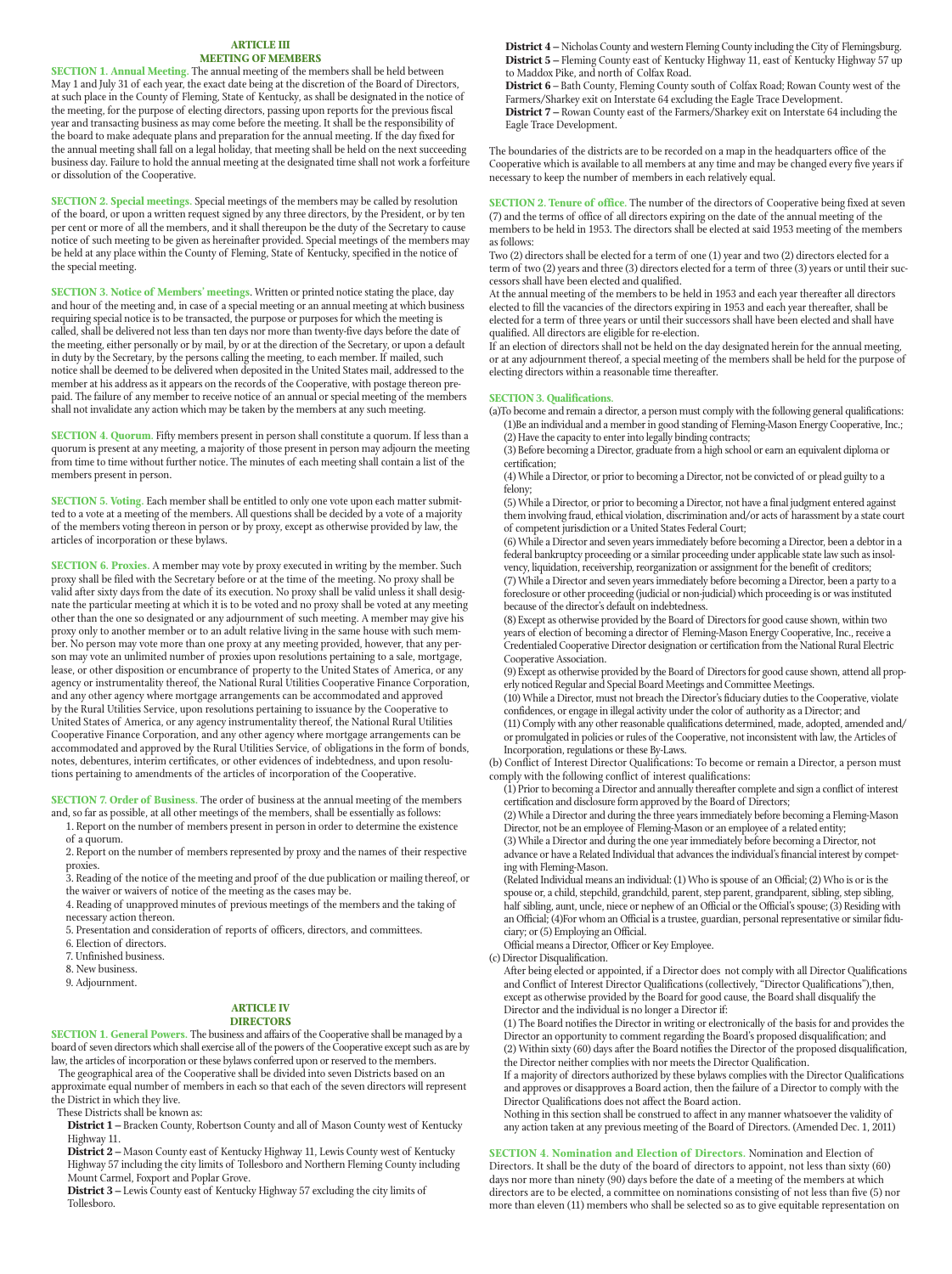the committee to the geographical areas served or to be served by the Cooperative. No officer or member of the Board of Directors shall be appointed a member of such committee. The committee shall prepare and post at the principal office of the Cooperative at least twenty (20) days before the meeting a list of nominations for directors. At least two persons on the nominating committee shall reside in the District for which each director is to be nominated and elected. Nominations for the office of director may be made by a petition signed by one hundred (100) members living in the District for which the person is being nominated accompanied by an "Affidavit of Qualifications for Director for Fleming-Mason Energy Cooperative, Inc." (as set out in Section 3. ARTICLE IV DIRECTORS) signed by the nominee. This petition must be mailed, given or handed to the Secretary not less than 60 days prior to the meeting and the Secretary shall post the petition at the same place where a list of the nominations made by the committee is posted. The secretary shall mail with the notice of the meeting a statement of the number of directors to be elected and showing separately the nominations made by the committee on nominations and the nominations made by petition, if any. The members may at any meeting at which a director or directors, shall be removed, as herein before provided, elect a successor or successors thereto without compliance with the foregoing provisions with respect to nominations. Notwithstanding anything in this section contained failure to comply with any of the provisions of this section shall not affect in any manner whatsoever the validity of any election of directors.

**SECTION 5. Removal of Directors by Members.** Removal of Directors by Members. Any member may bring charges against a director and, by filing with the Secretary such charges in writing together with a petition signed by at least ten per centum of the members, may request the removal of such director by reason thereof. Such director shall be informed in writing of the charge at least ten days prior to the meeting of the members at which the charges are to be considered and shall have an opportunity at the meeting to be heard in person or by counsel and to present evidence in respect of the charges; and the person or persons bringing the charges against him shall have the same opportunity. The question of the removal of such director shall be considered and voted upon at the meeting of the members and any vacancy created by such removal may be filled by vote of the members at such meeting without compliance with the foregoing provisions with respect to nominations provided however that the successor must reside in the same district as the director in respect of whom the vacancy occurs.

**SECTION 6. Vacancies.** Subject to the provisions of these bylaws with respect to the filling of vacancies, a vacancy occurring in the board of directors shall be filled by the affirmative vote of a majority of the remaining directors, for the unexpired portion of the term. The Board of Directors may in its discretion leave any vacancy or vacancies unfilled, and/or alter the number of director districts.

**SECTION 7. Compensation.** Directors shall not receive any salary for their services as directors, except the board of directors may establish by resolution or policy a fixed monthly stipend for time and service, and/or a fixed sum and actual expenses for each meeting of the directors attended, and for other meetings which the members of the board of directors attend in their official capacity and in the interest of the electric cooperative, such attendance to be determined by the board of directors. No director shall receive compensation for serv ing the Cooperative in any other capacity, nor shall any close relative of a director receive compensation for serving the Cooperative, unless the payment and amount of compensation shall be specifically authorized by a vote of the members or the service by such director or close relative shall have been certified by the board of directors as an emergency measure.

#### **ARTICLE V MEETING OF DIRECTORS**

**SECTION 1. Regular Meetings.** The Board shall meet monthly in Fleming County, Kentucky at the date and time as determined by the Board of Directors. The Board may hold regular board meetings without notice, except as otherwise provided in these Bylaws. (Amended November 3, 2011)

**SECTION 2. Special Meetings.** Special meetings of the board may be called by the President or by any three directors and it shall thereupon be the duty of the Secretary to cause notice of such meeting to be given as hereinafter provided. The President or the directors calling the meeting shall fix the time and place (which shall be in Fleming County, Kentucky), for the holding of the meeting.

**SECTION 3. Notice of Directors' Meetings.** Written notice of the time, place and purpose of any special meeting of the board shall be delivered to each director not less than five days previous thereto either personally or by mail, by or at the direction of the Secretary, or upon a default in duty by the secretary, by the president or the directors calling the meeting. If mailed, such notice shall be deemed to be delivered when deposited in the United States mail addressed to the director at his address as it appears on the records of the Cooperative, with postage thereon prepaid.

**SECTION 4. Quorum.** A majority of the board shall constitute a quorum, provided, that if less than such majority of the directors is present at said meeting a majority of the directors present may adjourn the meeting from time to time; and provided further, that the secretary shall notify any absent director of the time and place of such adjourned meeting. The act of the majority of the directors present at a meeting at which a quorum is present shall be the act of the board.

#### **ARTICLE VI**

#### **OFFICERS**

**SECTION 1. Number.** The officers of the Cooperative shall be a president, chairman, vice chairman, secretary, treasurer, and such other officers as may be determined by the board from time to time. The offices of secretary and of treasurer may be held by the same person.

**SECTION 2. Election and Term of Office.** The officers shall be elected annually by the Board at the next regular or special meeting of the Board after the Annual Meeting of the members. If the election of officers shall not be held at such meeting, such election shall be held as soon thereafter as conveniently may be. Each officer shall hold office until the first meeting of the board following the next succeeding annual meeting of the members or until his successor is elected and qualified. A vacancy in any office shall be filled by the board for the unexpired term. (Amended November 3, 2011)

**SECTION 3. Removal of Officers and Agents by Directors.** Any officer or agent elected or appointed by the board may be removed by the board whenever in its judgment the best interest of the Cooperative will be served thereby. In addition, any member of the Cooperative may bring charges against an officer, and by filing with the secretary such charges in writing together with a petition signed by ten per centum of the members, may request the removal of such officer. The officer against whom such charges have been brought shall be informed in writing of the charges at least ten days prior to the board meet-ing at which the charges are to be considered and shall have an opportunity at the meeting to be heard in person or by counsel and to present evidence in respect of the charges; and the person or persons bringing the charges against him shall have the same opportunity. In the event the board does not remove such officer, the question of his removal shall be considered and voted upon at the next meeting of the members.

**SECTION 4. President**. The president who may or may not be a member of the Board of Directors shall:

(a) be the principal executive officer of the Cooperative, and unless otherwise determined by the members of the board, shall preside at all meetings of the members; (b) sign, with the secretary, certificates of membership, the issue of which shall have been authorized by the board or the members, and may sign any deeds, mortgages, deeds of trust, notes , bonds, contracts, or other instruments authorized by the board to be executed, except in cases in which the signing and execution there of shall be expressly delegated by the board or by these bylaws to some other officer or agent of the Cooperative, or shall be required by law to be otherwise signed or executed; and

(c) in general perform all duties incident to the office of president and such other duties as may be prescribed by the board from time to time.

#### **SECTION 5. Chairman.** The Chairman shall:

(a) preside at all meetings of the board of directors; (b) in general perform all duties incident to the office of chairman and such other duties as may be prescribed by the board from time to time.

**SECTION 6. Vice Chairman.** In the absence of the chairman, or in the event of his inability or refusal to act, the vice chairman shall perform the duties of the chairman, and when so acting, shall have all the powers of and be subject to all the restrictions upon the chairman. The vice chairman shall also perform such other duties as from time to time may be assigned to him by the board.

#### **SECTION 7. Secretary.** The secretary shall:

(a) keep the minutes of the meetings of the members and of the board in one or more books provided for that purpose;

(b) see that all notices are duly given in accordance with these bylaws or as required by law; (c) be custodian of the corporate records and of the seal of the Cooperative and affix the seal of the Cooperative to all certificates of membership prior to the issue thereof and to all documents the execution of which on behalf of the Cooperative under his seal is duly authorized in accordance with the provisions of these bylaws;

(d) keep a register of the names and post office addresses of all members;

(e) sign, with the president, certificates of membership, the issue of which shall have been authorized by the board or the members;

(f ) have general charge of the books of the Cooperative;

(g) keep on file at all times a complete copy of the articles of incorporations and bylaws of the Cooperative containing all amendments thereto (which copy shall always be open to the inspection of any member) and at the expense of the Cooperative, forward a copy of the bylaws and of all amendments thereto to each member; and

(h) In general perform all duties incident to the office of secretary and such other duties as from time to time may be assigned to him by the board.

#### **SECTION 8. Treasurer.** The Treasurer shall:

(a) have charge and custody of and be responsible for all funds and securities of the Cooperative; (b) be responsible for the receipt of and the issuance of receipts for all moneys due and payable to the Cooperative and for the deposit of all such moneys in the name of the Cooperative in such bank or banks as shall be selected in accordance with the provisions of these bylaws; and (c) in general perform all the duties to the office of Treasurer and such other duties as from time to time may be assigned to him by the board.

**SECTION 9. Chief Executive Officer.** The board may appoint a Chief Executive Officer who may be, but who shall not be required to be, a member of the Cooperative. The authority, duties and compensation of the Chief Executive Officer shall be fixed by the board and he shall perform such duties and shall exercise such authority as the board may from time to time vest in him.

**SECTION 10. Bonds of Officers.** The treasurer and any other officer or agent of the Cooperative charged with responsibility for the custody of any of its funds or property shall give bond in such sum and with such surety as the board shall determine. The board in its discretion may also require any other officer, agent or employee of the Cooperative to give bond in such amount and with such surety as it shall determine.

**SECTION 11. Compensation.** The powers, duties and compensation of officers, agents and employees shall be approved by the board, subject to the provisions of these bylaws with respect to compensation for directors and close relatives of directors.

**SECTION 12. Reports.** The officers of the Cooperative shall submit at each meeting of the members reports covering the business of the Cooperative for the previous fiscal year. Such reports shall set forth the condition of the Cooperative at the close of such fiscal year.

#### **ARTICLE VII NON-PROFIT OPERATION**

**SECTION 1. Interest or Dividends on Capital Prohibited.** The Cooperative shall at all times be operated on a cooperative non-profit basis for the mutual benefit of its patrons. No interest or dividends shall be paid or payable by the Cooperative on any capital furnished by its patrons.